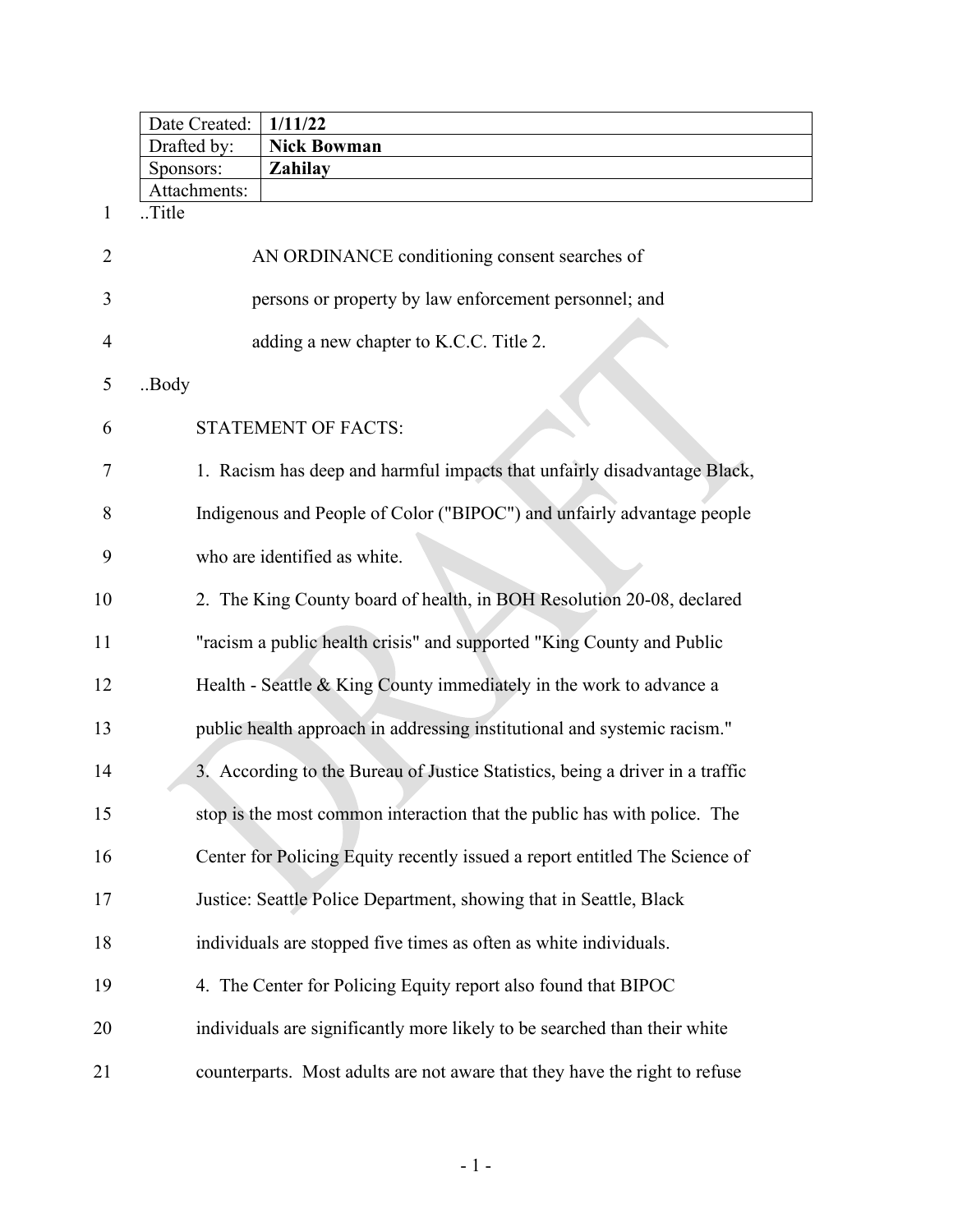| 22 | police requests to search, do not feel free to refuse police requests to     |
|----|------------------------------------------------------------------------------|
| 23 | search, and frequently "interpret questions or suggestions as orders when    |
| 24 | they come from a person of authority," according to Tracey Maclin, The       |
| 25 | Decline of the Right of Locomotion: The Fourth Amendment on the              |
| 26 | Streets, 75 CORNELL L. REV. 1258, 1301 (1990).                               |
| 27 | 5. Justice Sonia Sotomayor described the arbitrary and discriminatory        |
| 28 | nature of warrantless police stops. "Although many Americans have been       |
| 29 | stopped for speeding or jaywalking, few may realize how degrading a stop     |
| 30 | can be when the officer is looking for more," she wrote in the dissent in    |
| 31 | Utah v. Strieff, 136 S. Ct. 2056, 2071 (2016). "The indignity of the stop is |
| 32 | not limited to an officer telling you that you look like a criminal," she    |
| 33 | added. "The officer may next ask for your 'consent' to inspect your bag or   |
| 34 | purse without telling you that you can decline.  We must not pretend         |
| 35 | that the countless people who are routinely targeted by police are           |
| 36 | 'isolated.' They are the canaries in the coal mine whose deaths, civil and   |
| 37 | literal, warn us that no one can breathe in this atmosphere."                |
| 38 | 6. Article 1, Section 7 of the Washington Constitution and the Fourth        |
| 39 | Amendment to the United States Constitution govern when an individual's      |
| 40 | person or belongings may be searched by law enforcement. Schneckloth         |
| 41 | v. Bustamonte, 412 U.S. 218, 219 (1973), states: "It is well settled under   |
| 42 | the Fourth and Fourteenth Amendments that a search conducted without a       |
| 43 | warrant issued upon probable cause is 'per se unreasonable  subject only     |
| 44 | to a few specifically established and well-delineated exceptions." One of    |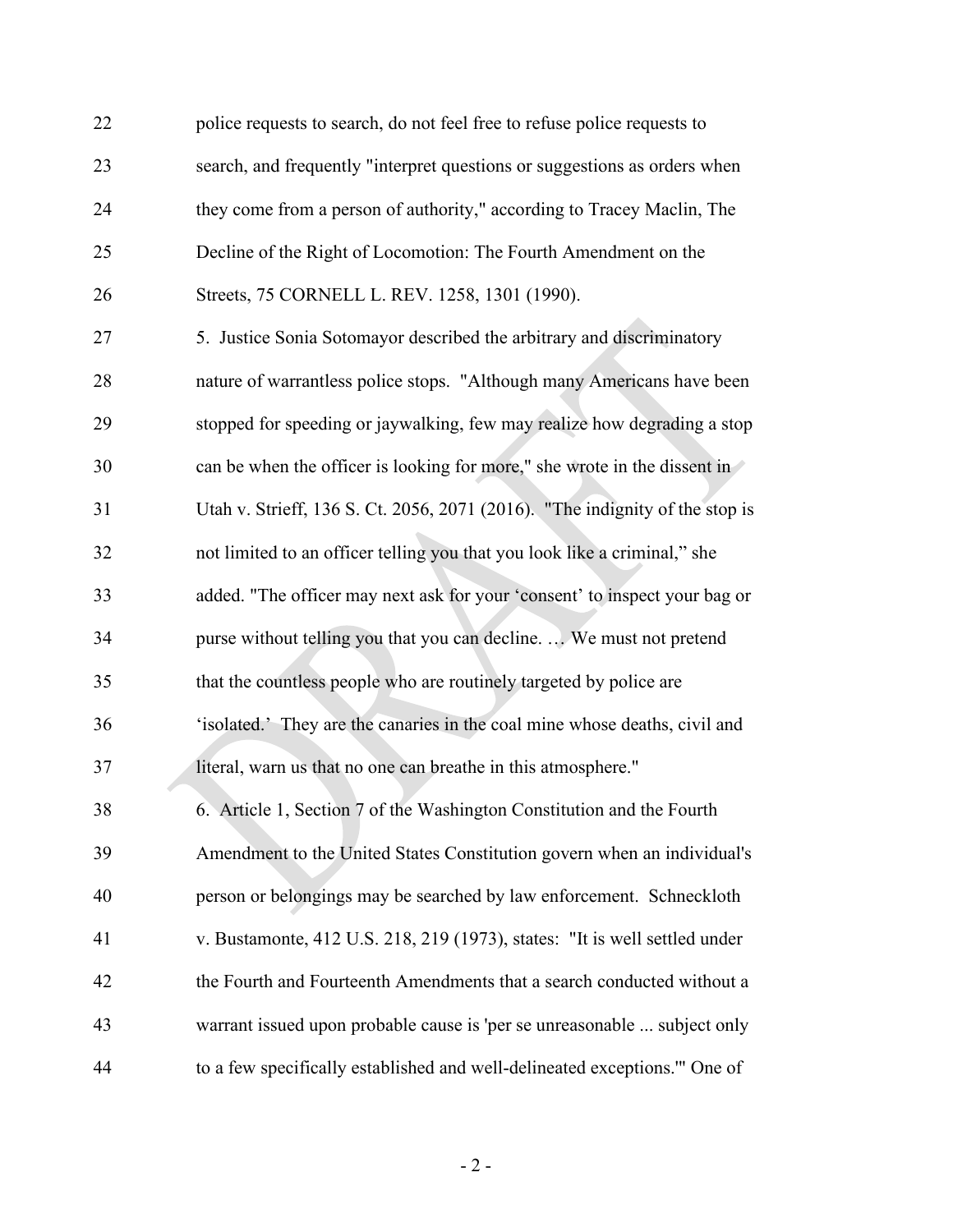| 45 | the exceptions to the requirements of both a warrant and probable cause is   |
|----|------------------------------------------------------------------------------|
| 46 | a search to which an individual consents, according to Davis v. United       |
| 47 | States, 328 U.S. 582, 593-594 (1947) and Zap v. United States, 328 U.S.      |
| 48 | 46 624 (1946).                                                               |
| 49 | 7. If law enforcement asks for a person's consent, the government has the    |
| 50 | burden of demonstrating the voluntariness of the consent, according to       |
| 51 | State v. Shoemaker, 85 Wn.2d 207, 2710 (1975). To be valid, the consent      |
| 52 | must be voluntary, and the search must not exceed the scope of consent,      |
| 53 | according to State v. Hastings, 119 Wn.2d 229, 234 (1992). Whether           |
| 54 | consent is freely given is a question of fact dependent upon the totality of |
| 55 | the circumstances, which includes: "(1) whether Miranda warnings had         |
| 56 | been given prior to obtaining consent; (2) the degree of education and       |
| 57 | intelligence of the consenting person; and (3) whether the consenting        |
| 58 | person had been advised of his right to consent," according to Shoemaker,    |
| 59 | 57 85 Wn.2d at 211-12.                                                       |
| 60 | 8. Law enforcement personnel are not required to inform an individual of     |
| 61 | their rights to decline a consent search.                                    |
| 62 | 9. Scholars estimate that consent searches comprise more than ninety         |
| 63 | percent of all warrantless searches by police, according to Dressler &       |
| 64 | Thomas, supra note 2, at 317–18 (citing Richard Van Duizend et al., the      |
| 65 | Search Warrant Process: Preconceptions, Perceptions, and Practices 21        |
| 66 | (1984)); Ric Simmons, Not "Voluntary" but Still Reasonable: A New            |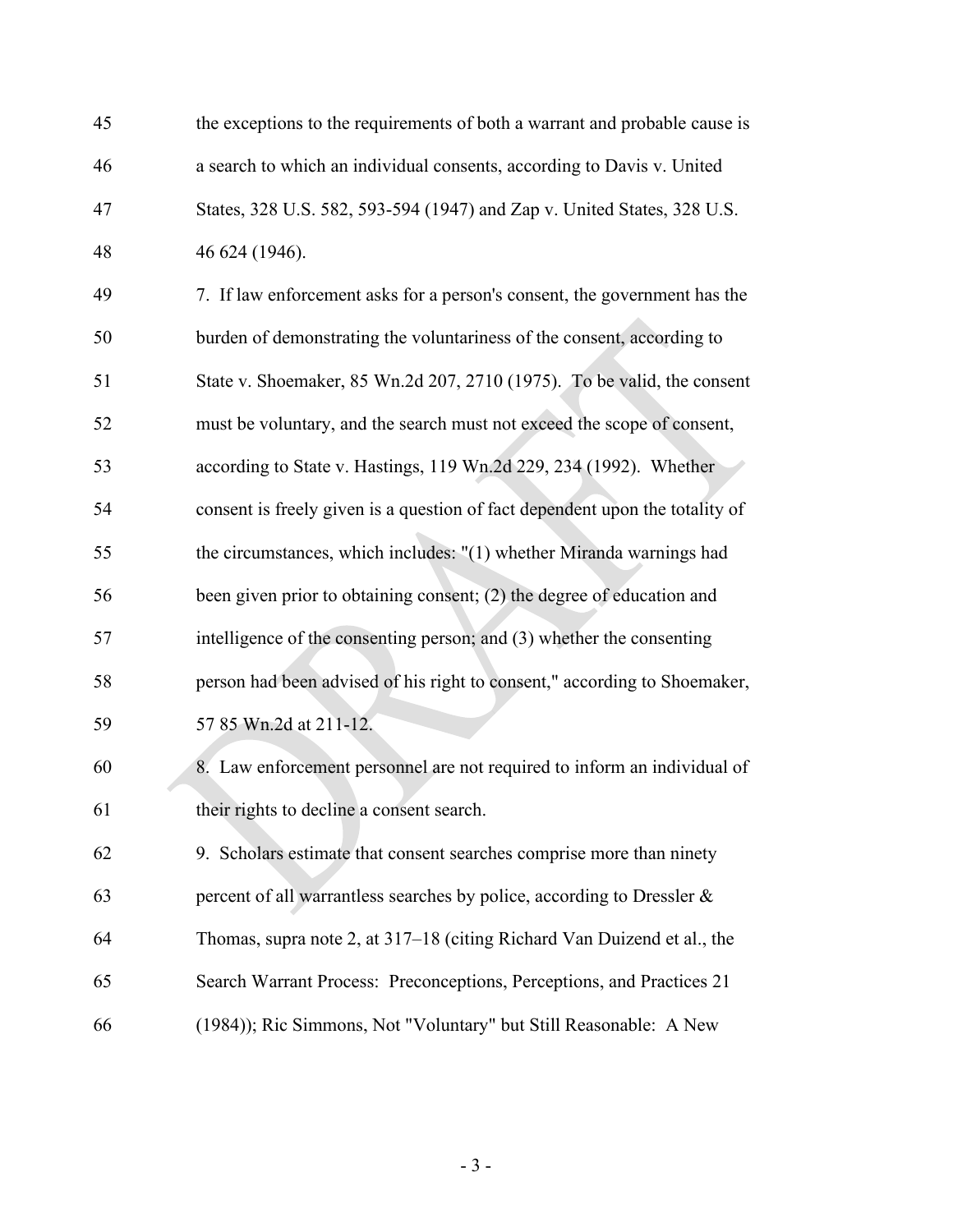| 67 | Paradigm for Understanding the Consent Searches Doctrine, 80 IND. L.J.                   |
|----|------------------------------------------------------------------------------------------|
| 68 | 773, 773 (2005).                                                                         |
| 69 | 10. "Many people, if not most, will always feel coerced by police                        |
| 70 | 'requests' to search," according to Marcy Strauss, Reconstructing Consent,               |
| 71 | 92 J. CRIM. L.&CRIMINOLOGY 211, 221 (2001).                                              |
| 72 | 11. According to the Report of the Sentencing Project to the United                      |
| 73 | Nations Special Rapporteur on Contemporary Forms of Racism, Racial                       |
| 74 | Discrimination, Xenophobia, and Related Intolerance: Regarding Racial                    |
| 75 | Disparities in the United States Criminal Justice System, SENT'G                         |
| 76 | PROJECT 1, 6 (Mar. 2018), racial minorities are not only                                 |
| 77 | disproportionately stopped and asked to submit to searches; they are also                |
| 78 | disproportionately arrested, jailed awaiting trial, and convicted. They are              |
| 79 | also more likely to be given long sentences.                                             |
| 80 | 12. Given how tied consent searches are to disproportionate stops of                     |
| 81 | people of color, consent search jurisprudence has been decried as "the                   |
| 82 | handmaiden of racial profiling," according to George C. Thomas III,                      |
| 83 | Terrorism, Race and a New Approach to Consent Searches, 73 MISS L.J.                     |
| 84 | 525, 542 (2003).                                                                         |
| 85 | BE IT ORDAINED BY THE COUNCIL OF KING COUNTY:                                            |
| 86 | SECTION 1. Findings: The council finds this ordinance necessary because,                 |
| 87 | until racist systems are dismantled, there are interim policy changes and process        |
| 88 | improvements that can be implemented immediately to prevent or reduce inequitable        |
| 89 | outcomes and ensure that individuals understand their constitutional rights. The council |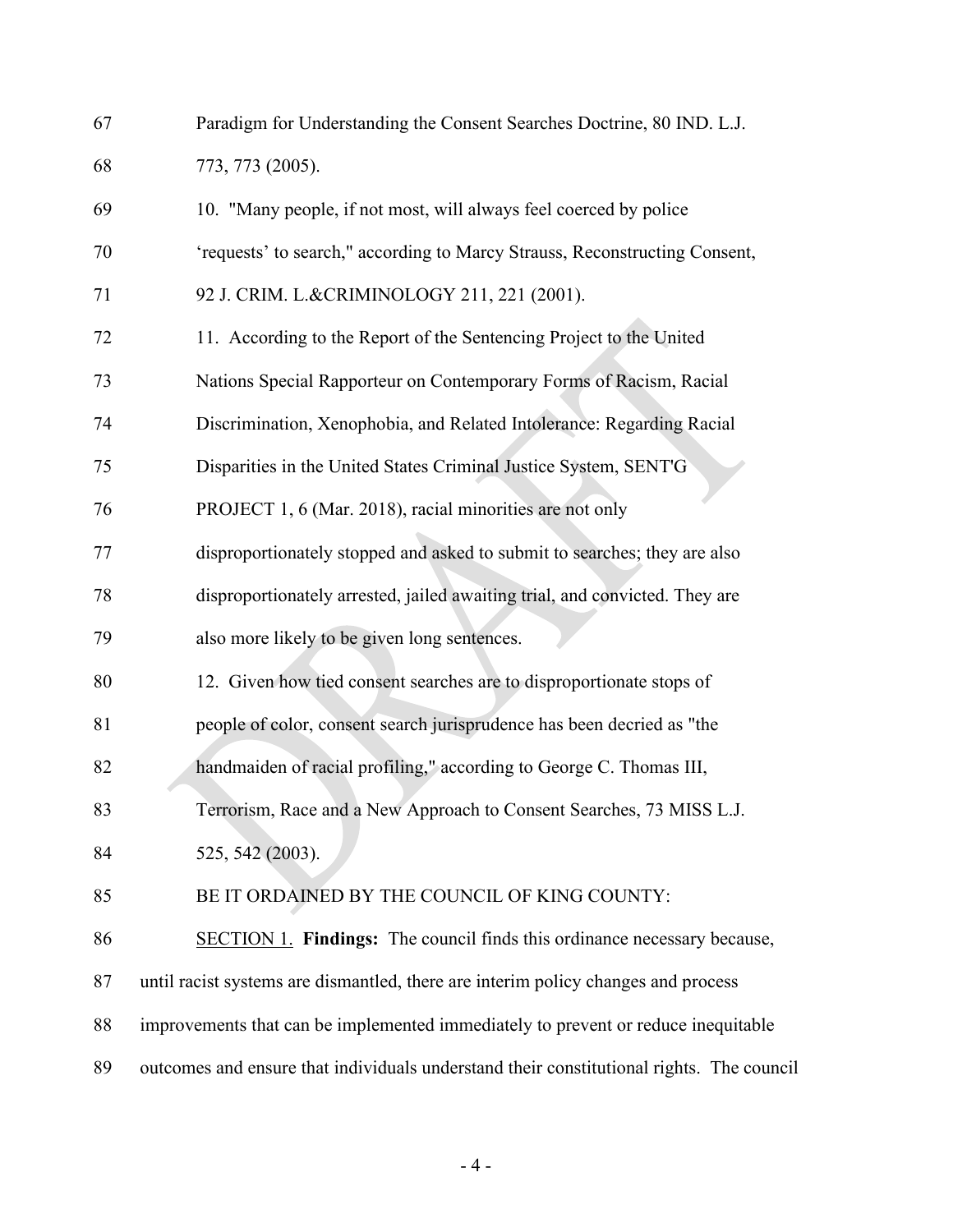| 90  | further finds implementing a pilot program to increase awareness of an individual's rights |
|-----|--------------------------------------------------------------------------------------------|
| 91  | regarding a request from law enforcement to search an individual or their property is      |
| 92  | expected to reduce inequitable outcomes and promote justice.                               |
| 93  | <b>SECTION 2.</b> Sections 3 through 5 of this ordinance should constitute a new           |
| 94  | chapter in K.C.C. Title 2.                                                                 |
| 95  | NEW SECTION. SECTION 3. The definitions in this section apply throughout                   |
| 96  | this chapter unless the context clearly requires otherwise.                                |
| 97  | A. "Individual" means any person who is age eighteen or older.                             |
| 98  | B. "Law enforcement personnel" means any King County sheriff's employee or                 |
| 99  | volunteer having as a primary function the enforcement of criminal laws in general,        |
| 100 | including, but not limited to, commissioned sheriff deputies, and includes such            |
| 101 | employees performing law enforcement services on behalf of a city under an interlocal      |
| 102 | agreement. For the purposes of this subsection, "primary function" means that function     |
| 103 | to which the greater allocation of resources is made.                                      |
| 104 | NEW SECTION. SECTION 4.                                                                    |
| 105 | A. Before law enforcement personnel may obtain consent from an individual to               |
| 106 | search the individual or any property, abodes or vehicles under the control of the         |
| 107 | individual, the individual shall:                                                          |
| 108 | 1. Be informed by the law enforcement personnel that the individual has the right          |
| 109 | to deny the request to search their person or any property, abodes, or vehicles under      |
| 110 | control of the individual and may not be detained by the law enforcement personnel for     |
| 111 | the purposes of the requested search; and                                                  |
| 112 | 2. Except in situations in which the individual declines to consent to a search,           |

- 5 -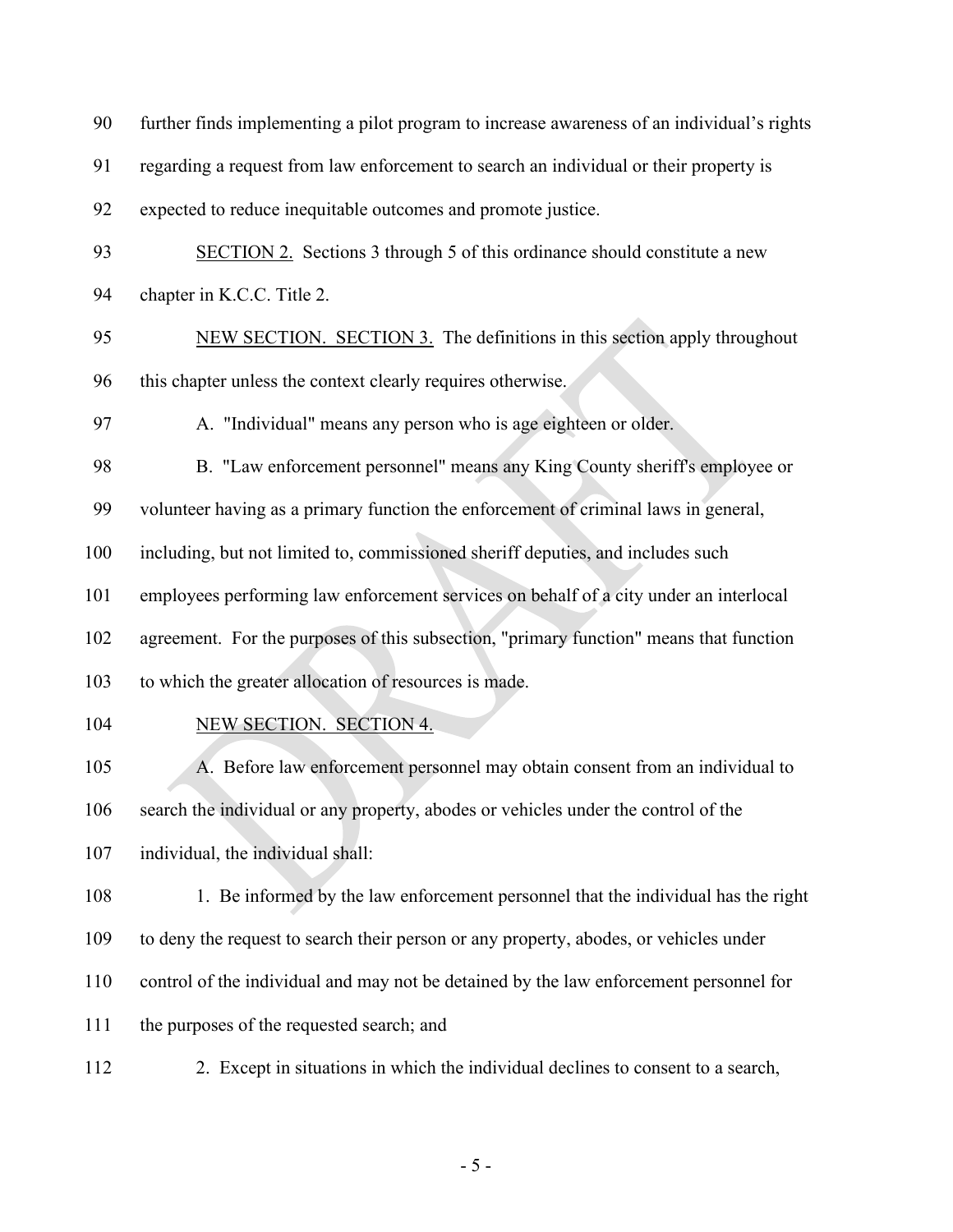consult with legal counsel in person, by telephone or by video conference. The consultation may not be waived and is required regardless of the individual's custody status.

| 116 | B. After an individual has consulted with legal counsel, the individual may                  |
|-----|----------------------------------------------------------------------------------------------|
| 117 | choose to either advise or direct the legal counsel to advise the law enforcement            |
| 118 | personnel whether the individual chooses to assert a constitutional right. Except in the     |
| 119 | circumstance when the individual chooses to advise the law enforcement personnel, any        |
| 120 | statement by legal counsel regarding the assertion of the individual's constitutional rights |
| 121 | shall be treated by law enforcement personnel the same as if it came from the individual.    |
| 122 | C. Law enforcement personnel shall prepare a written record for each instance                |
| 123 | when an individual consults with legal counsel regarding consent to search. The record       |
| 124 | shall document:                                                                              |
| 125 | 1. The time of the contact;                                                                  |
| 126 | 2. The individual's name, race, ethnicity, gender and age;                                   |
| 127 | 3. Whether the individual declined or agreed to the consent search;                          |
| 128 | 4. What, if anything, was found during the search; and                                       |
| 129 | 5. Information relating to the law enforcement personnel including the name                  |
| 130 | and badge number of all law enforcement personnel present when a consent search has          |
| 131 | been requested of the individual.                                                            |
| 132 | D. Sixty days after the effective date of this ordinance, the executive shall                |
| 133 | transmit a copy of the statements which shall be used by law enforcement personnel to        |
| 134 | inform individuals of their right to deny a request for search as required by subsection     |
| 135 | A.1. of this section and a description of the training law enforcement personnel will        |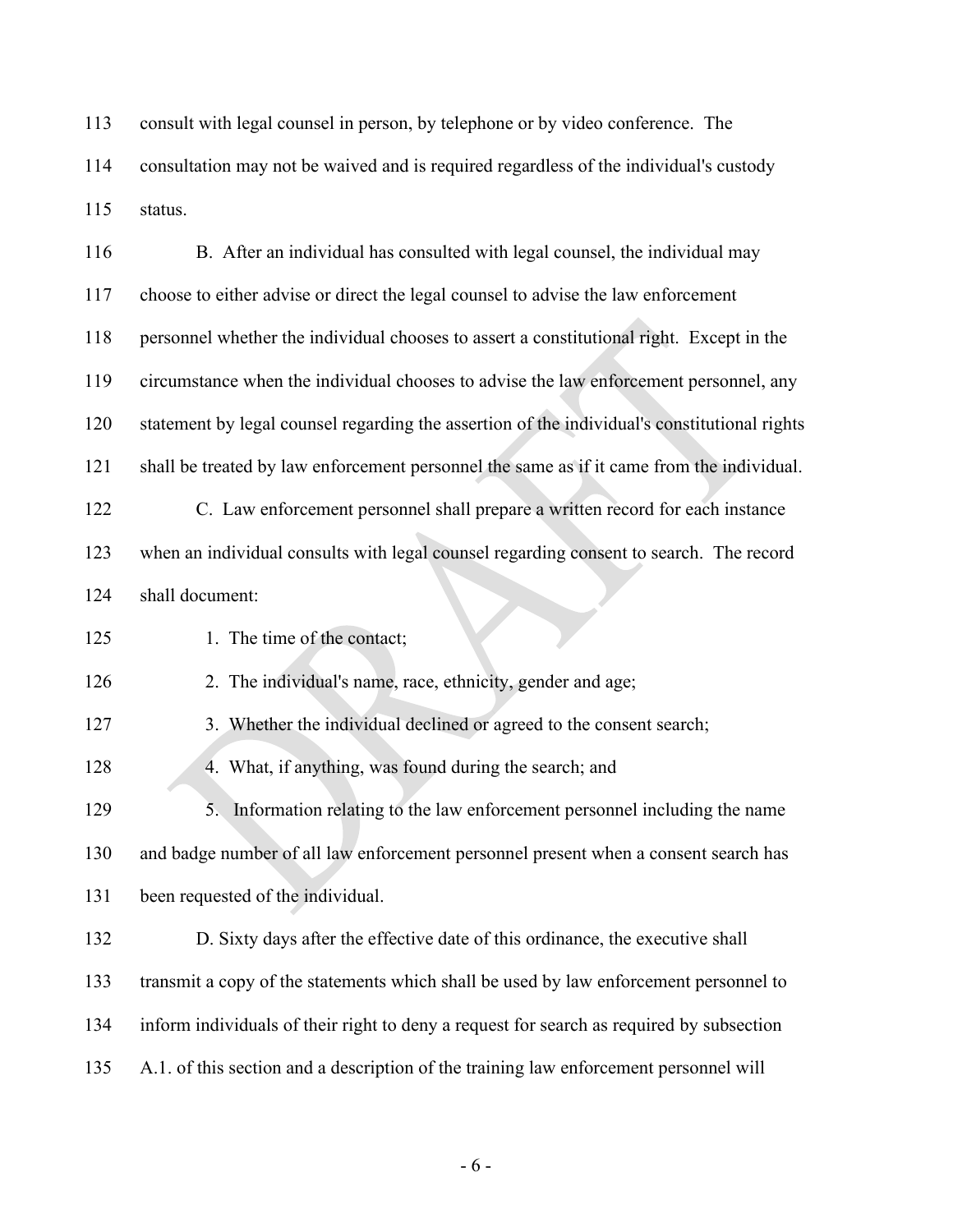receive to implement subsection A.1. of this section to the to the director of the office of law enforcement oversight, the prosecuting attorney, the director of the department of public defense and the clerk of the council, who shall provide the electronic copy to all councilmembers, the council chief of staff and the lead staff for the law and justice committee or its successor.

 E. Twice annually, the executive's s office shall transmit copies of the records 142 required by subsection C. of this section to the director of the office of law enforcement 143 oversight, the prosecuting attorney and the director of the department of public defense. The executive and those offices and departments shall collaborate on the protocols that the executive shall follow to transmit copies of the records. Twice annually, the executive's office shall transmit copies of the records required by subsection C. of this 147 section electronically to the clerk of the council, who shall provide the electronic copy to all councilmembers, the council chief of staff and the lead staff for the law and justice committee or its successor. The executive office shall redact the name of the individual and replace it with initials in the records transmitted under this section. F. Nothing in this chapter is intended to require law enforcement personnel to

obtain consent if under the law consent is not required, including:

153 1. A search that is subject to a warrant;

154 2. When there is probable cause to believe that delay in obtaining a warrant would result in the loss of evidence, escape of a suspect, or harm to law enforcement personnel or other persons;

157 3. Frisking of an individual when law enforcement personnel has reasonable suspicion that the individual has engaged or is about to engage in a criminal act and that a

- 7 -